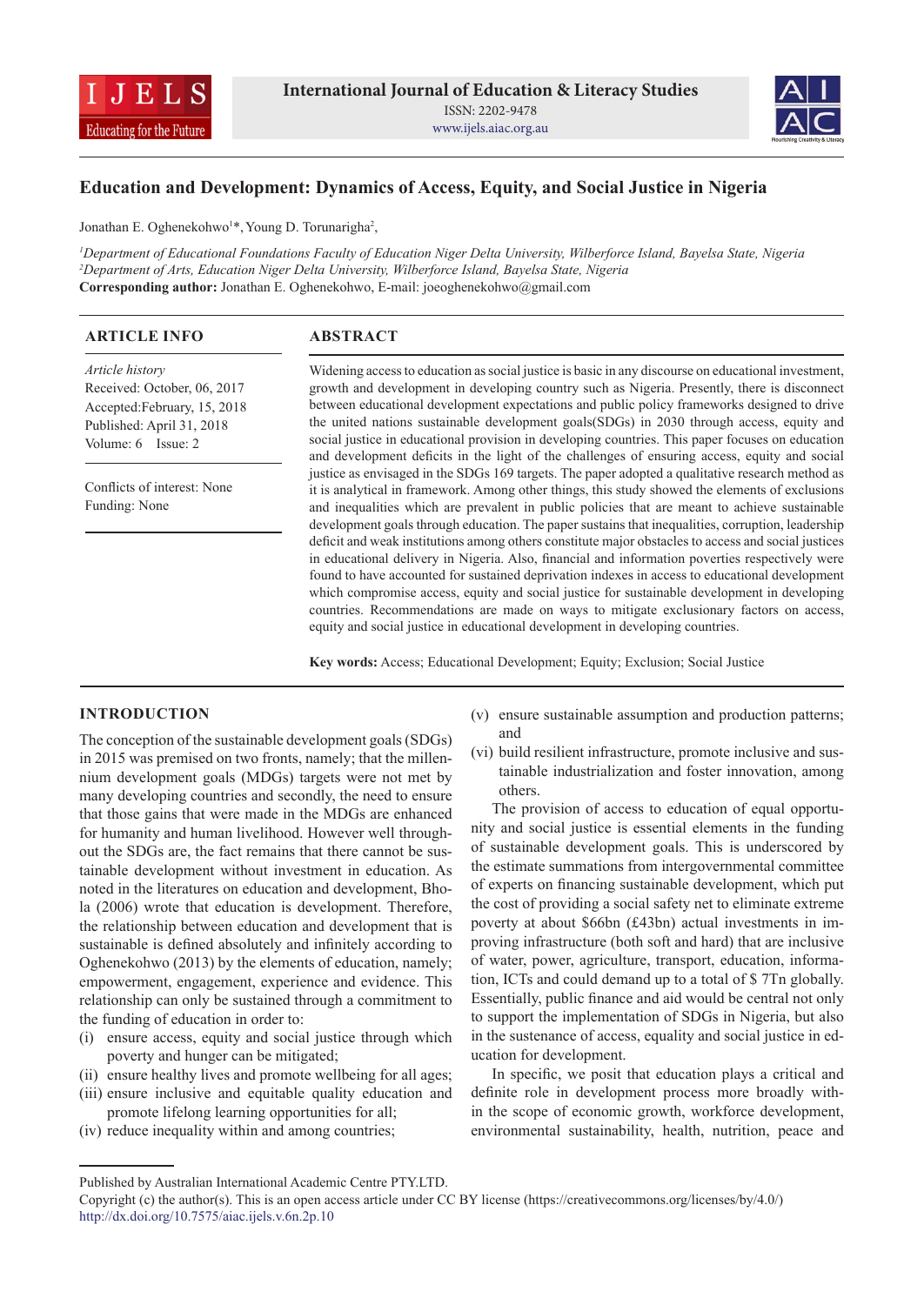social justice. Consequently, access must be basic, because, the right-based approach to education and continuing learning emphasizes its role in addressing social inequalities and factors of financial and information poverties in developing economies. Hence, education stakeholders need to influence a eider process and convince decision-makers of the intrinsic value of access to quality and equitable education and its contribution to the global development as a measure of social justice that define the overall objectives of sustain.

Underscoring the benefits of learning as a constantly renewable but under-exploited resource, widening access to education is a matter of guaranteeing equity and social justice to marry persons in the society. So, we submit that the development of educational opportunities starts with access, equity and social justice. Given the principles set forth in article 26 of the universal declaration of human rights with article 13 of the international covenant on economic, social and cultural rights, and also, in article 10 of the convention on the elimination of all forms of discrimination against women as well as the principles contained in the convention against discrimination in education, it is obvious, that there are global commitments to ensure unrestricted access to education (United Nations Education, Scientific and Cultural Organization, 1999).

In view of opportunities that education provides, we acknowledge the fact that we live in a rapidly changing world where governments and their citizens are facing simultaneous challenges of demographic shifts, employment, migration, cultural diversities, social cohesion, health and nutrition, scientific and technological advances, climate and human insecurity among others (European Union, 2013). These challenges portend serious exclusionary setbacks to widening access, guaranteeing equity and sustaining social justice in the enterprise of educational development particularly in developing countries.

## **ISSUES OF RESEARCH CONCERNS**

The concern of this paper is that correlating education with development is measuring education and skills opportunities and outcomes. Thus, education is a reflection of experience and evidence which are basic to the demonstration of adaptive ability to solve problems in technology-rich environment, that adults use in the workplace at home and in their communities. Besides, such ability also gathers information on the degree to which such skills as well as interpersonal skills like communicating and working with others are actually used and their relationship with social and economic outcomes. In this respect, Organization for Economic Cooperation and Development (OECD, 2017) provided indicators that offer a snapshot of the state of education in more than forty (40) countries. The annual compendium of statistics covers issues such as:

- (i) Structure
- (ii) Finances
- (iii) Performance of education systems
- (iv) Participants (stakeholders) in education
- (v) Beneficiaries of education
- (vi) School environment.

All these six measures of education statistics in developing countries define the quantum of skills opportunities and educational outcomes as mediated by access, equity and social justice in educational provision. Therefore, the focus of expanding access to affordable, equitable and quality education must first be based on adequate and comprehensive funding at all levels without any form of inequality.

In present Nigeria, the failure of successive governments to adhere strictly to the UNESCO (1999) recommendation of budgetary provision of to 25% of national annual fiscal funding on education is a major deficit on education and development. This failure is a serious negation of access, equity and social justice in educational delivery. Besides, there is a very weak global expectation of the SDGs as, funding is acute and irregular, systems are fraught with poor human capacity, and the benefits do not correlate with job and market demands of a knowledge economy.

## **EDUCATION AND SUSTAINABLE DEVELOPMENT**

UNESCO (2014) maintains that education has long been identified as key to translating the ideals of sustainable development into practice through enhancing people's skills and capacities to respond to change and supporting the transition to a green economy. In this process, UNESCO's International Research and Training Centre for Rural Education (UNESCO-INTRCRE, 2012), reported the significance of an integrated approach to education, training and support shaped around the three elements of sustainable development, namely:

- (i) claiming a stake for the marginalized (excluded) in development;
- (ii) responding to the feminization of poverty; and
- (iii) ensuring that sustainable production and consumption involves everyone, not just the poor.

To attain these elements, sustainable development demands changes in the way we think and act. Education plays a crucial role in bringing about this change (UNESCO, 2013).

Education that has transformative potential built on participation, with emphasis on innovative, transformation teaching and learning methods that empower and motivate learners to take action is key to sustainable development (UNESCO, 2013). Thus, pillars of sustainable development such as economic growth and environmental sustainability are driven by access, equality and social justice in educational delivery. This once again lay credence to Bhola (2006) that education is development.

## **FRAMEWORK ON ACCESS TO EDUCATION AS ISSUE OF RESEARCH INTEREST**

We start this framework of reality on access to education by recalling that access to education has always been an issue because, it is central to the overall public policy instruments of planned socio-economic development, modernization and democratization of under-developed and developing countries. Initially, Bhola (2006) advocated that access to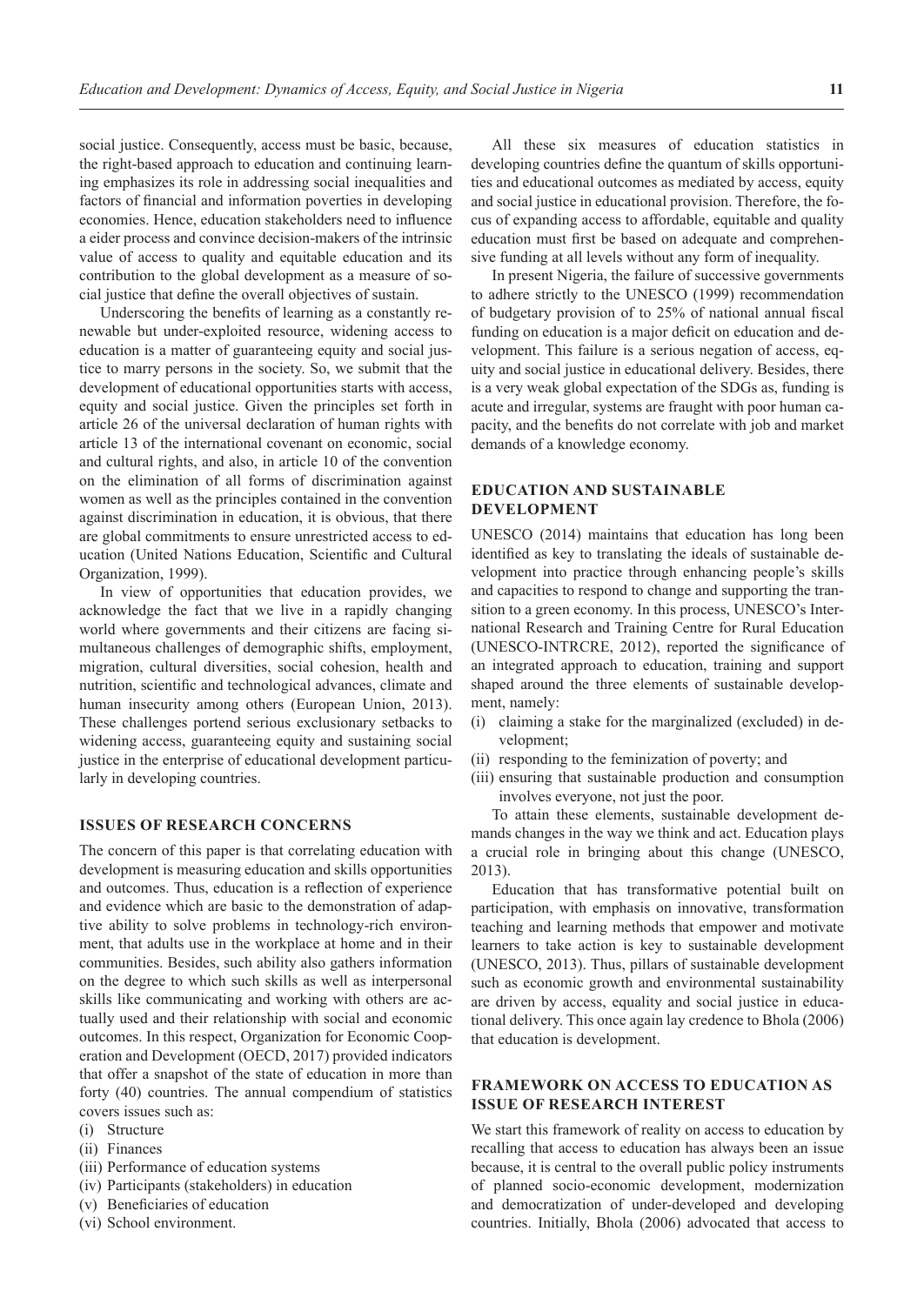education is merely a matter of educational expansion, that is, seeking to bring education to as many school aged children as possible, and in some rare cases, seeking to bring literacy or adult education to adult men and women who had been bypassed or underserved by formal school systems. However, other issues such as the nature of schools, funding and available facilities, and location of schools among others have challenged the debate on the framework on access to education.

It is in this context that access to education inevitably bounds up with exclusion or inclusion of particular groups of potential learners demanding structural intervention in developing countries. However, in developed economies as we noted, there is a universalized primary education and in most developed countries, secondary education was universally available and widely accessed (Obayan, 1999). Unfortunately, in developing societies, disparities in access as rooted in exclusion elements of race, gender, class, caste, and language have yet to be fully eradicated (Stash & Hannum, 2001; Wiley & Richardo, 2002). Meanwhile, we also observed that, in less-developed and developing countries, the features of access to education are not quite distinct; even more formidable is that most developing countries are wastelands with the orientation of political leaders knotted in colonial legacy of all sorts of exclusion with policies arising from corruption as masterminded by leadership failure. Thus, for development to be evenly distributed, access to education must be accepted as basic, and expanding access to education would be the right and urgent national focus of educational policy instruments in developing countries. This is because education, according to Bhola (2006), is development.

#### **PARADIGMS OF EXCLUSION IN ACCESS, EQUITY AND SOCIAL JUSTICE IN EDUCATIONAL DEVELOPMENT**

Access to education in the view of Ene (2007) implies making benefits of education possible for everyone and anyone who is entitled to education to receive it (Federal Republic of Nigeria, 2013). By implication, we understand this stance as having the connotation that for access to be possible, comprehensive educational resources such as: classrooms, laboratories, teachers, instructional materials, school plants, among others, would be provided for everyone and anyone in the society without exclusion.

Consequently, obstacles that serve as exclusion of any variable to access to education must be eliminated so that equity in educational provision is made fundamental to the attainment of social justice which can then be sustained for educational development. Our thought here is fundamentally derived from the fact that equity in educational provision, unlike access to education, is determined by resource allocation and distributive efficiency (Oghenekohwo, 2010). This is premised on the fact that equity in education implies ensuring that all the segments of developing society get their "fair" share of access to whatever educational opportunities are provided. However, we are quick to query who determines the fairness and the sharing formula? To answer this query, we are convinced that the elements of exclusion may

not be totally eliminated, hence, public policy instruments on educational development must be isolated from all forms of exclusion.

Therefore, equity in educational provision would depicts fairness to all as it implies the provision of equal opportunities for those who are qualified to receive education (and we know that everyone is qualified, without prejudice) irrespective of circumstances of birth, ethnic group, religion and social status. Besides, Mohammed (1998) wrote that equity in education must be devoid of all forms of impediments to educational opportunities, which are not due to natural incapacities but which are the products of social exclusion, because equity sustains social justice in access to education for development.

In this sense, Oduaran (2006) submitted that the idea of social justice in educational provision centers on the need to resolve conflicting claims arising from upholding the principle of fundamental human rights while commodifying or marketizing education and so, limiting access to education for the poor in developing societies. To this end, our stance is consistent with Onokerhoraye's (1994) contention on social justice that we see it more often as the result of applying just principles to conflicts that arise from individuals' and communities quests for advancement, and principles that enable the social cooperation necessary for such advancement to be achieved. In his respect, Onokerhoraye (1994) had proposed criteria to assess the implementation of social justice as: equity, inherent equality, inherent rights, need, merit, contribution to common good, actual productive contribution, efforts, sacrifice and valuation of service. These to us are consistent with the measures of social justice in education. Though these criteria are not exhaustive in themselves (Oduaran, 2006), yet, we established that most nations have defined, examined, clarified, interpreted, analyzed, criticized, synthesized, juxtaposed and applied them in their efforts to promote the expansion (access) to education as social justice for educational development. Hence, equity and social justice in education is to ensure a reversal of discrimination against those who are already disadvantaged for any exclusion reason. This is to ensure qualitative concern for equality, justice and legality been matched with affirmative action, because of the growing exclusion factors in educational development in developing countries.

## **RATIONALE FOR EQUITY AND SOCIAL JUSTICE IN EDUCATIONAL DEVELOPMENTS**

Irrespective of the arguments that may be put forward on social justice, we are concerned that for educational development purpose, the debate must always be juxtaposed with inclusion and exclusion variables. This is because, for example, whereas western countries' *per capita* incomes and life expectancies are among the highest in the world, and their rates of illiteracy and infant mortality are the lowest in the world due to access to education, coupled with equity and social justice in educational development, the reverse is the case in developing countries due to exclusion. Hence, advocacy for access, equity and social justice in educational provision is rational, consistent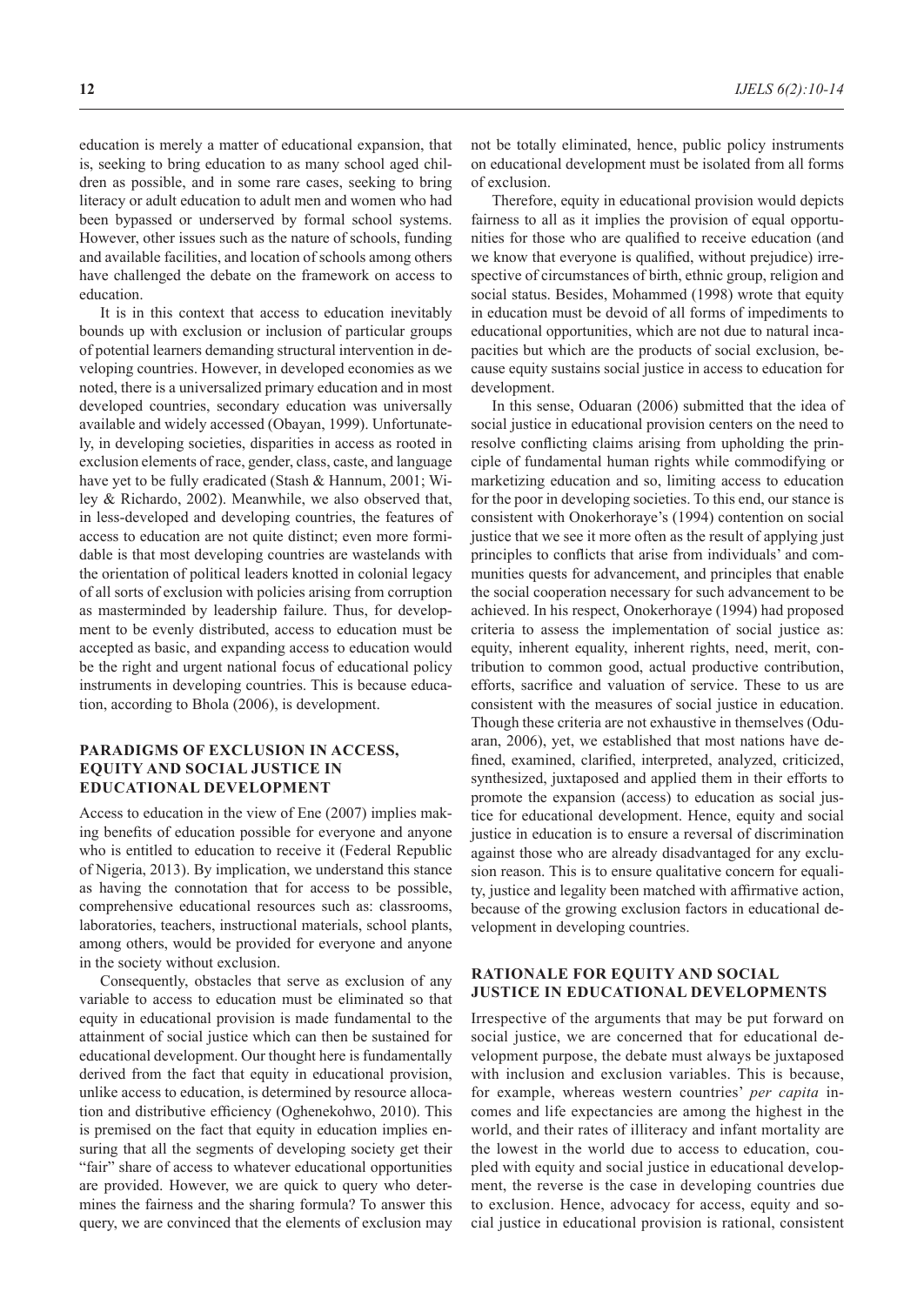and sustaining for the development of nations. In the view of Burr (2005), for which we align with as measures of equity and social justice in access to education, there are two causes of exclusion, namely, financial poverty and information poverty. Any strategy, policy, programme and project for access, equity and social justice in educational development must first address both. Information poverty is deficiently emphasized, but it denotes that ignorance is a disease whose therapy is education. Burr (2005) wrote that actions to inform school children and raise their aspiration is critical. Further, the worst exclusionary experience in the debate on access to education is for someone who has never even thought of going to school of any sort based on information deficits. This is due to information poverty. Financial poverty is basically lack of finance to pay for educational provision. Therefore, differing social exclusionary factors and practices that are capable of negating access, equity and social justice in educational development are evident in developing countries. Kabeer (2000) highlighted certain exclusion practices which we observed are also fundamental to the paradigms of exclusion in access, equity and social justice in educational development in developing countries. Three categories of these practices as reported by Kabeer (2000) are:

- 1. First, the mobilization of institutional bias, which is seen as a predominant set of values, beliefs, rituals and institutional procedures (rules of the "game") that operate systematically and consistently to the benefits of certain persons and groups but at the expense of a majority of others. Those who benefit are placed in a privileged position to defend and promote their vested interests. Such mobilization of institutional bias is evident in developing countries and, serve as exclusionary variable to educational development as it negates the principles of access, equity and social justice;
- 2. Second, social closure through which social collectivities seek to maximize rewards by restricting access to resources and opportunities to a limited circle of few eligible (Parking, 1979 cited in Kabeer, 2000). Unlike the first, social closure is usually a deliberate strategy of exclusion and virtually any group attribute - race, language, social origin, religion - can be seized on for "the monopolization of specific, usually economic opportunities" (p. 45). This is also prevalent in developing countries and it is used to breed corruption, nepotism and abuse of rights and core democratic values. Example of social closure is "credentialism" which refers to the practice of demanding entry qualifications and procedures which far outweigh the actual skills and qualifications required for a given job (Kabeer, 2000) opportunity or position in order to eliminate certain groups; and
- 3. Third is ''unruly practices' 'which refers to the gap between rules and their implementation which occur in all institutional domains. According Fraser (1989), Gore (1993) contrary to the premise of legal positivisms which characterize series of analysis on entitlements but in reality, "courts only apply the rules when they want to, and that, the judiciary bends the rules to sup-

port particular class, gender or ethnic interests whilst invoking the rules to maintain an illusion of impartiality" (Gore, 1993: 442).

Exclusionary outcomes in the public sector, especially in educational provision, frequently take the form of unruly practices because of the particular character of public provisioning as institutional practice. Studies of the delivery of public education in many developing countries also throw up many examples of how the organization of a service interacts with the existence of informal interest groups, both within the system and outside it in determining issues of access, equity, quality and social justice (Probe Team, 1999). All these constitute the dynamics of the exclusion in access, equality and social justice in educational development in developing countries.

## **CHALLENGES OF EDUCATIONAL DEVELOPMENT THROUGH ACCESS, EQUITY AND SOCIAL JUSTICE**

The exclusionary perspectives above help to highlight particular sets of challenges for those concerned with making policy and the academics. The rationale for social policy on equity and social justice for educational development lies in the recognition that neither individual need nor the collective good can be left solely to private initiative, and that there is a case for purposive public action (social justice) to be taken to ensure that both are addressed and reconciled as far as possible, particular with reference to educational development (Wiley & Richardo, 2002).

The remit of social policy therefore has to encompass the causes and consequences of social exclusion in the past, present and future (Kabeer, 2000). Interestingly, while we advocate social justice to address exclusion variables, certain challenges still need to be addressed to enhance access, equity and social justice. These, according to UNESCO (1999) centre on issues such as:

- i. gender gap in school enrolment;
- ii. socio-economic, cultural and security barriers faced by girls in access to education;
- iii. inequitable primary education enrolment across and within developing countries;
- iv. completion of primary education remains a challenge for pupils in the poorest countries: only 59% of children in low-income countries (due to exclusion) entering school reach the last grade of primary, compared to 98% in high-income countries (due to access, equity and social justice);
- v. poor quality of education persists such that pupils do not obtain basic skills or attain minimum learning standards. An estimated 250 million of the 650 million children enrolled in primary school either fail to reach grade 4 or lack basic reading and numeracy skills by that grade. More than 775 million adults are illiterate, reflecting decades of poor learning opportunities; and
- vi. high pupil/teacher ratio persists in Africa and south and West Asia due to enrolment surges, leading to challenging learning and teaching environments in public primary, secondary and university institutions.